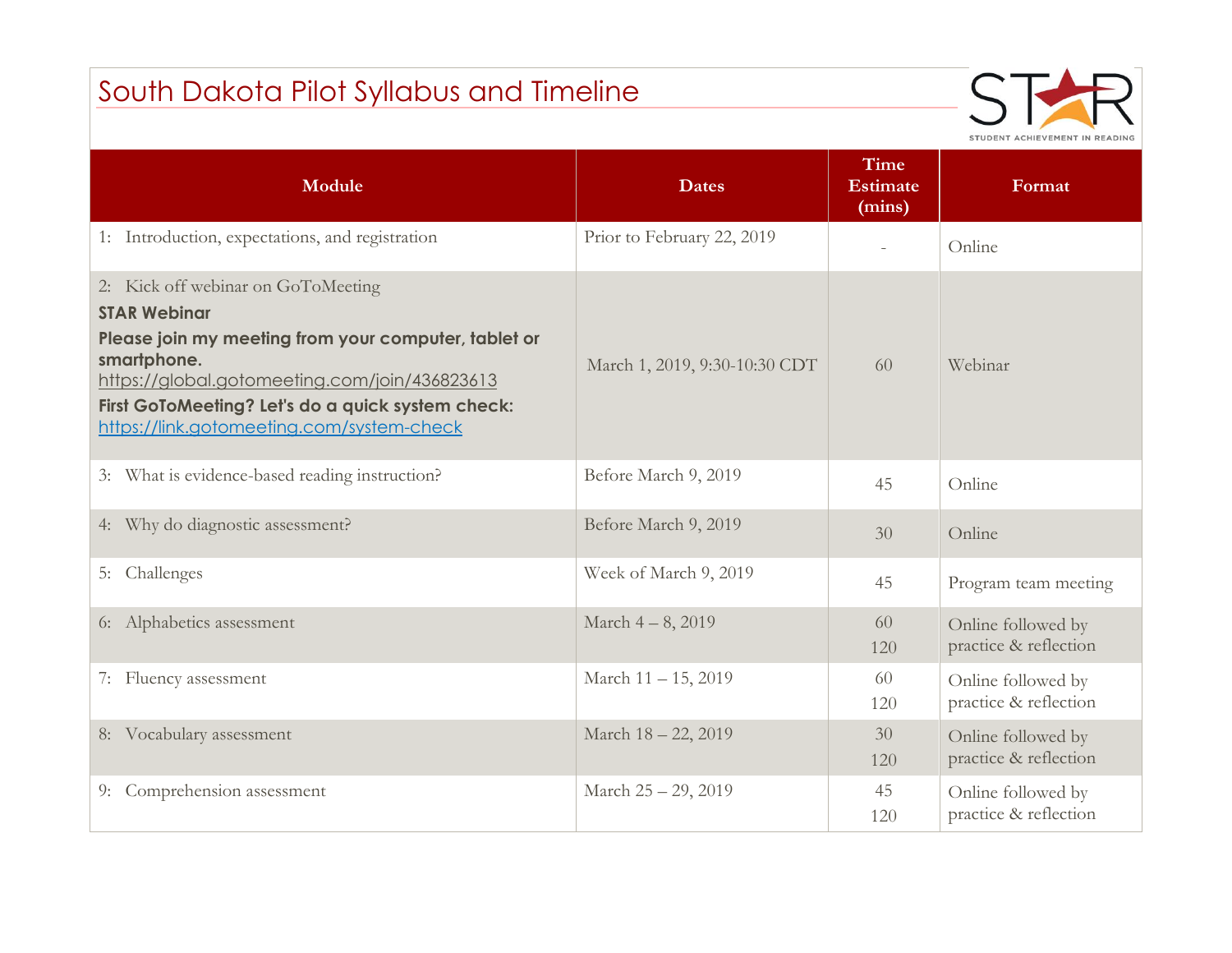## South Dakota Pilot Syllabus and Timeline



|     | Module                                                                                                                                                                                   | <b>Dates</b>                                                                                                                                                                | <b>Time</b><br><b>Estimate</b><br>(mins) | Format                                       |
|-----|------------------------------------------------------------------------------------------------------------------------------------------------------------------------------------------|-----------------------------------------------------------------------------------------------------------------------------------------------------------------------------|------------------------------------------|----------------------------------------------|
|     | 10: Doing a complete diagnostic assessment                                                                                                                                               | April 1-5, 2019                                                                                                                                                             | 60<br>120                                | Online followed by<br>practice & reflection  |
|     | 11: Face-to-face meeting. Learn to use results from diagnostic<br>assessment to identify instructional priorities and group<br>students. Discuss implementation issues.                  | April 11, 2019 May 9, 2019;<br>Mitchell Technical Institute,<br>Mitchell 9:00-4:00<br>April 26, 2019; Career Learning<br>Center of the Black Hills, Rapid<br>City 9:00-4:00 | 1 day                                    | Face-to-Face                                 |
|     | 12: Action planning meeting with your program team to address<br>implementation issues                                                                                                   | By April 20, 2019 (Mitchell)<br>By May 3, 2019 (Rapid City)                                                                                                                 | 90                                       | Program team meeting                         |
|     | 12A: Use your diagnostic assessment results to identify<br>instructional priorities for your students and to group<br>them and identify instructional levels for text for each<br>group. | By May 4, 2019                                                                                                                                                              |                                          | Classroom practice &<br>reflect in portfolio |
| 13: | Optional extra information and practice on assessing<br>vocabulary, fluency, alphabetics, and comprehension                                                                              | Optional                                                                                                                                                                    |                                          |                                              |
| 14: | Principles of effective instruction                                                                                                                                                      | May 6 - 10, 2019                                                                                                                                                            | $45 - 60$                                | Online                                       |
| 15: | Vocabulary instruction                                                                                                                                                                   | May 13 - 22, 2019                                                                                                                                                           | $60 - 75$                                | Online                                       |
| 16: | Practice planning, teaching, and assessing vocabulary<br>instruction with your students                                                                                                  | May 13 - 22, 2019                                                                                                                                                           |                                          | Classroom practice &<br>reflect in portfolio |
| 17: | Fluency instruction                                                                                                                                                                      | May 23 - 31, 2019                                                                                                                                                           | $75 - 90$                                | Online                                       |
| 18: | Practice planning, teaching, and assessing fluency<br>instruction with your students                                                                                                     | May 23 - 31, 2019                                                                                                                                                           |                                          | Classroom practice &<br>reflect in portfolio |
| 19: | Alphabetics instruction                                                                                                                                                                  | June $3 - 12, 2019$                                                                                                                                                         | $60 - 75$                                | Online                                       |